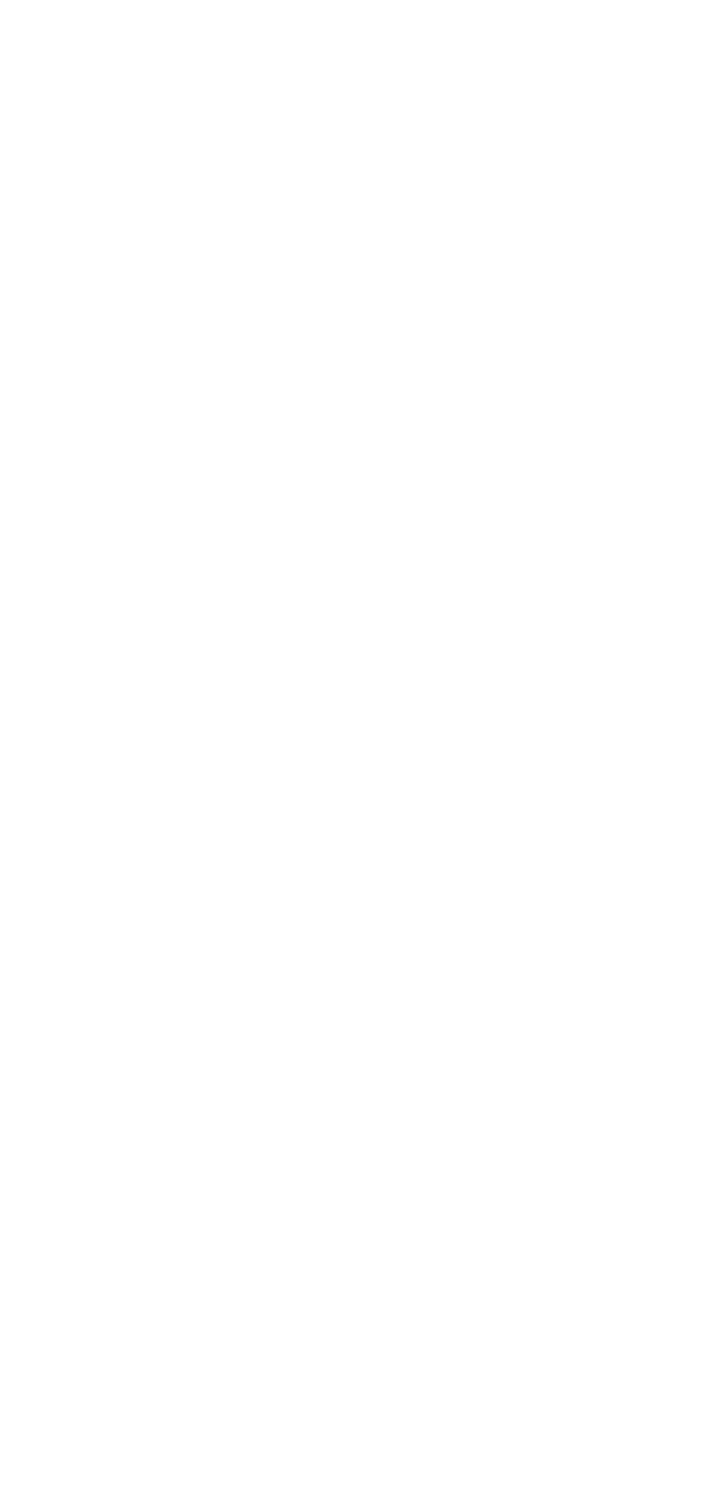# **Investment Objective and Policy**

The aim of the Sub-fund is to provide a combination of income and capital growth, and to keep the Sub-fund within a pre-determined risk profile. While this will be the Sub-fund's focus, it will have a bias towards assets that pay a higher income. The Sub-fund's potential gains and losses are likely to be constrained by the aim to stay within its particular risk profile.

The Sub-fund will have exposure to equities, fixed income securities (both government and non-government), cash and property. The Sub-fund will have a bias towards equities.

To obtain this exposure, the Sub-fund will invest at least 75% in collective investment schemes, which may also provide an indirect exposure to money market instruments, deposits, near cash and alternative asset classes (such as commodities). The Sub-fund will invest at least 50% in Index tracker schemes which are operated by Legal & General.

To obtain this exposure, the Sub-fund will invest at least 75% in collective investment schemes, which may also provide an indirect exposure to money market instruments, deposits, near cash and alternative asset classes (such as commodities). The Sub-fund will invest at least 50% in Index tracker schemes which are operated by Legal & General.

The Sub-fund may use derivatives for efficient portfolio management purposes only.

The Sub-fund's risk profile is managed by restricting the types of assets held and the allocations of each asset type. The asset and allocation restrictions are set with reference to research carried out by an external agency and are based on the long term historic returns and volatility of each asset type. This external agency has determined risk bands ranging between 1 to 10, with 10 being the highest. This Sub-fund aims to stay within band 6.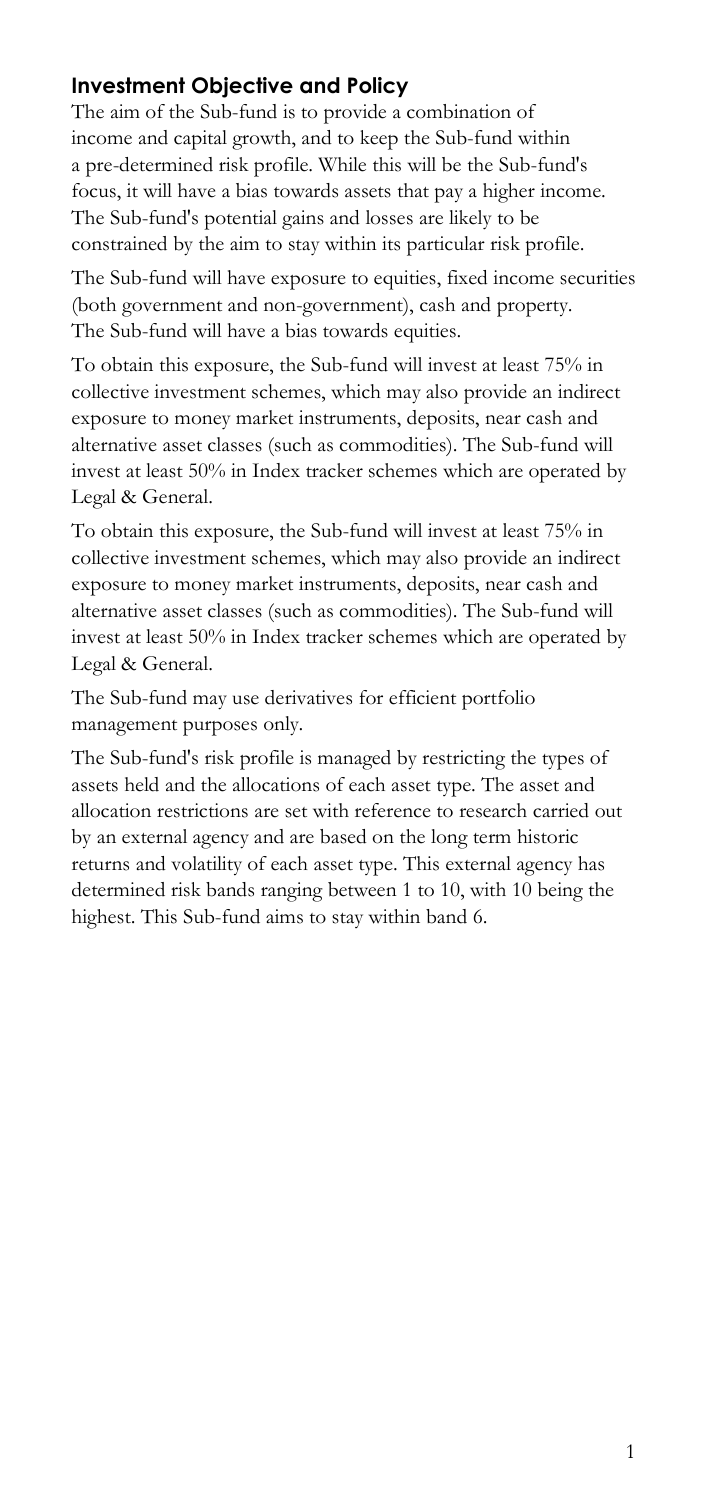# **Risk Profile**

### **Credit risk**

This Sub-fund invests in Collective Investment Schemes which hold financial securities such as bonds. With these investments, there is a risk of suffering loss due to a party not meeting its financial obligations. This risk is managed within the underlying funds by monitoring the financial stability of investments and companies, via credit ratings.

### **Market risk**

Market risk arises mainly from uncertainty about future prices. It represents the potential loss the Sub-fund may suffer through holding market positions in the face of market movements. The Manager adheres to the investment guidelines and in this way, monitors and controls the exposure to risk from any type of security, sector or issuer.

### **Interest rate risk**

This Sub-fund is invested in interest distributing funds. The performance of the Sub-fund may therefore be affected by changes in interest rates, through its holdings in these funds.

### **Currency risk**

This Sub-fund is invested in Collective Investment Schemes which may invest in overseas financial securities. The performance of the Sub-fund may therefore be affected by changes in exchange rates. This risk is managed by the use of foreign currency futures, which aim to manage the effect of changing exchange rates.

# **Fund Facts**

| 15 Aug 18 | 15 Aug 17                                                             |
|-----------|-----------------------------------------------------------------------|
| 0.83%     | 0.85%                                                                 |
| 0.39%     | 0.40%                                                                 |
| 0.32%     | 0.33%                                                                 |
| 0.14%     | 0.15%                                                                 |
|           | 15 of each month, 15 Aug (Final)<br>14 of each month, 14 Sept (Final) |

The Ongoing Charges Figure (OCF) is the ratio of the Sub-fund's total disclosable costs (excluding overdraft interest) and all costs suffered through holdings in underlying Collective Investment Schemes, to the average net assets of the Sub-fund.

The OCF is intended to provide a reliable figure which gives the most accurate measure of what it costs to invest in a fund and is calculated based on the last year's figures.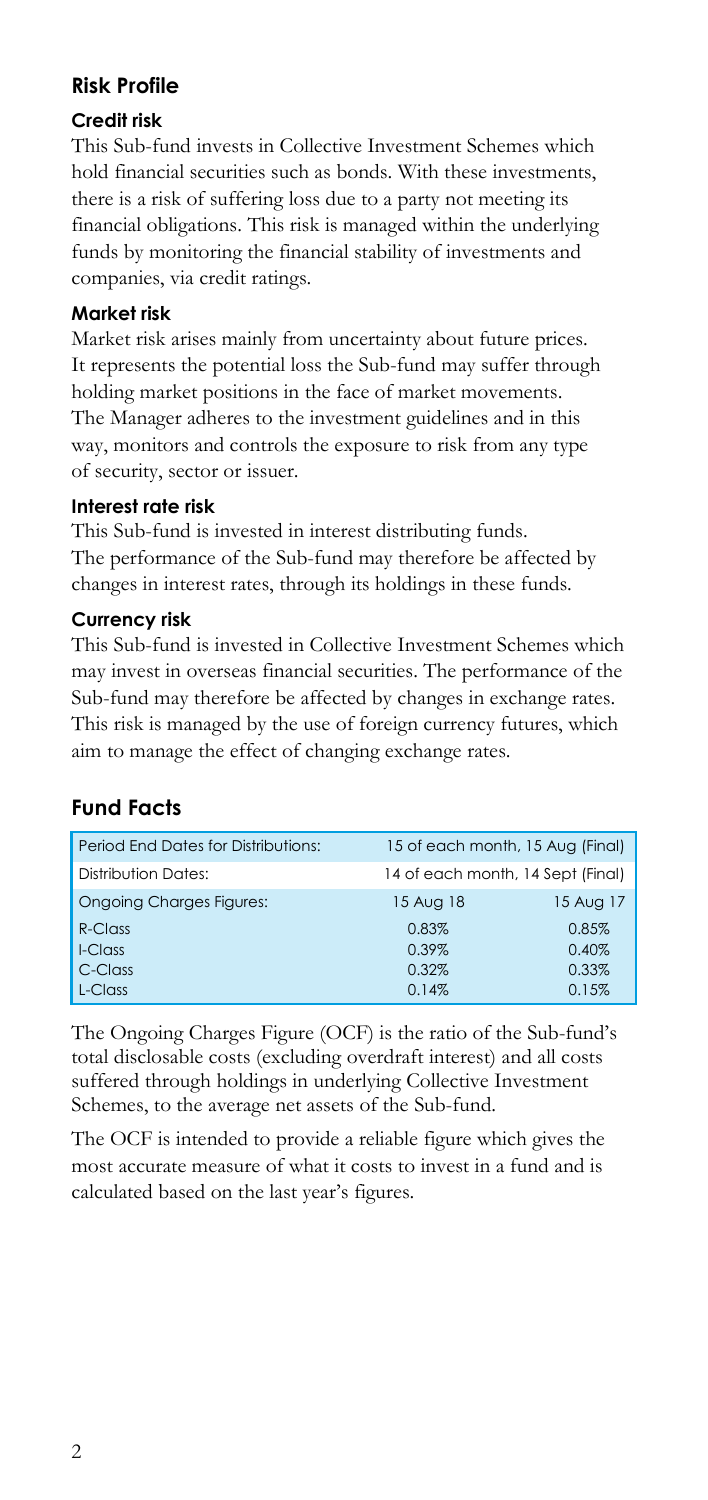# **Risk and Reward Profile**



- This risk and reward profile is based on historical data which may not be a reliable indication of the Sub-fund's risk and reward category in the future.
- The category number highlighted above reflects the rate at which the Sub-fund's unit price has moved up and down in the past. If the Sub-fund has less than five years' track record, the number also reflects the rate at which a representative mix of the underlying funds has moved up and down in the past. Higher numbers mean the potential reward could be greater, but this comes with increased risk of losing money.
- The Sub-fund is in category four because the mix of different asset types in which the Sub-fund invests has a balancing effect on the rate at which the Sub-fund share price moves up and down. This type of fund is generally considered to be higher risk than one investing only in bonds and lower risk than one investing only in company shares.
- The Sub-fund's category is not guaranteed to remain the same and may change over time.
- Even a fund in the lowest category is not a risk free investment.

The Sub-fund targets risk profile six as calculated by Distribution Technology. They are an independent agency who provide risk profiling tools to advisers and fund managers.

The Risk and Reward profile scale above is calculated differently to the Distribution Technology Risk Profiles. The Distribution Technology profiles range from 1 to 10 with 10 being the highest (rather than a scale of 1 to 7 for the Risk and Reward profile).

More information on the Distribution Technology risk profiles is shown in the Prospectus. Alternatively you can contact us with any queries.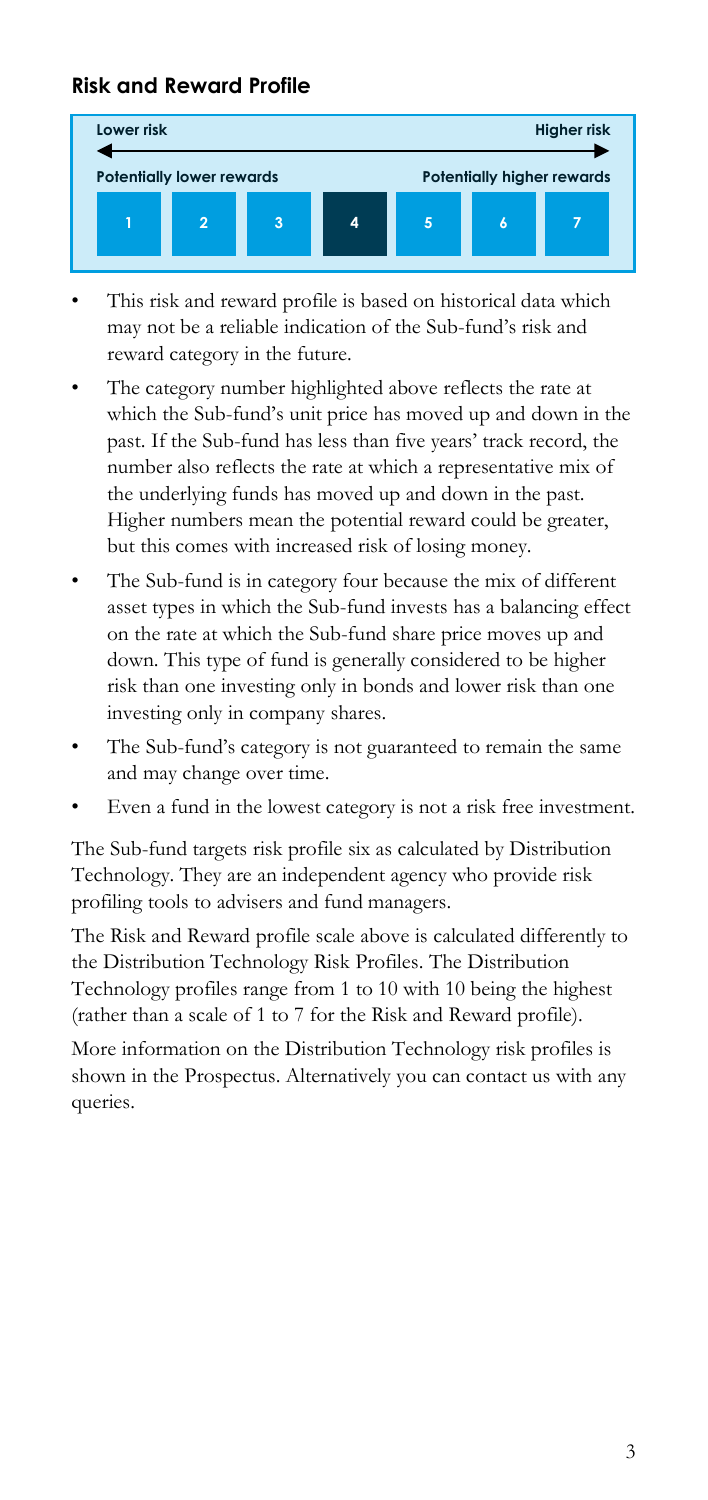# **Distribution Information**

# **R-Class**

The distribution paid on 14 September 2018 was 0.2290p per unit for distribution units and 0.2402p per unit for accumulation units.

# **I-Class**

The distribution paid on 14 September 2018 was 0.2656p per unit for distribution units and 0.2911p per unit for accumulation units.

# **C-Class**

The distribution paid on 14 September 2018 was 0.2653p per unit for distribution units and 0.2904p per unit for accumulation units.

# **L-Class**

The distribution paid on 14 September 2018 was 0.2648p per unit for distribution units.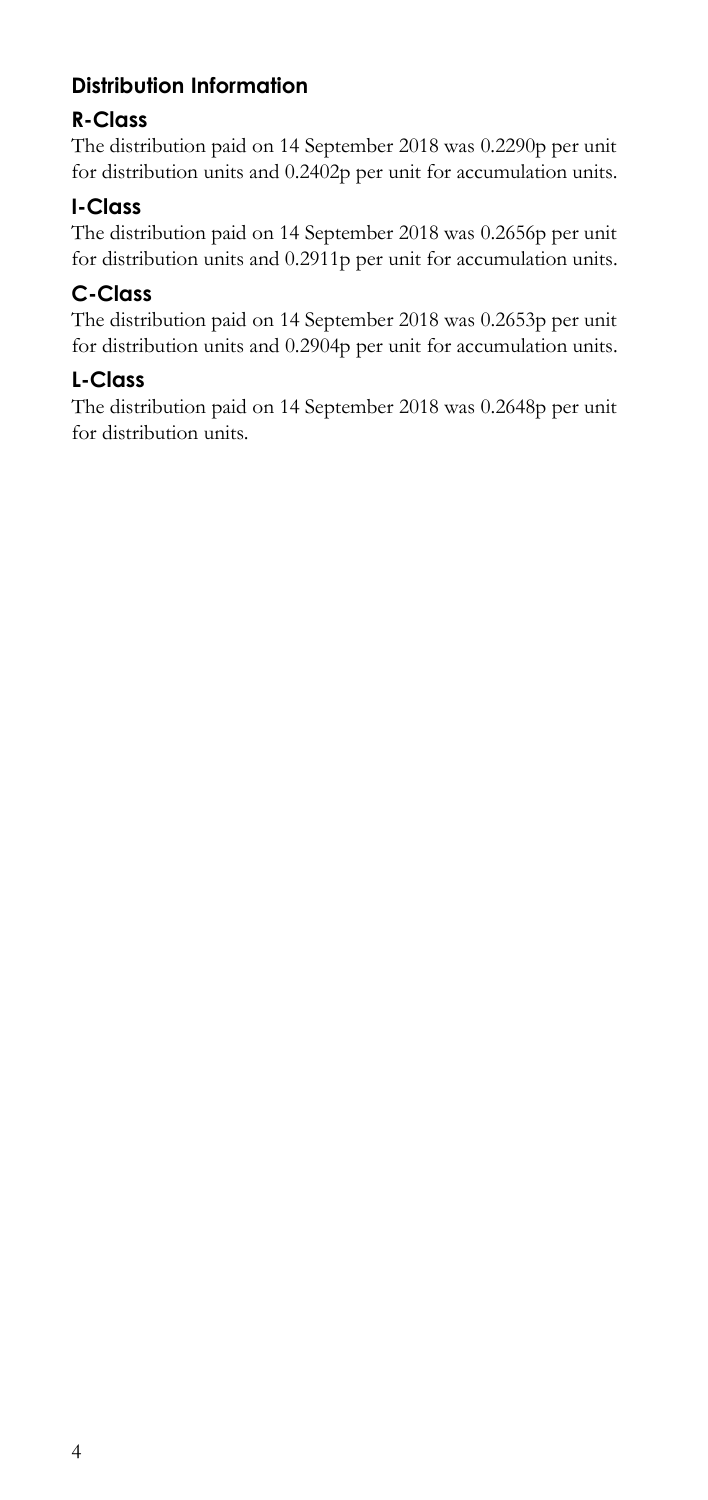# **Portfolio Information**

The top 10 holdings and their associated weighting at the current and preceding year ends were:

| Top 10 Holdings at<br><b>15 August 2018</b>                                                             |                                         | <b>Top 10 Holdings at</b><br><b>15 August 2017</b>                                                       |                                         |
|---------------------------------------------------------------------------------------------------------|-----------------------------------------|----------------------------------------------------------------------------------------------------------|-----------------------------------------|
| Holdina                                                                                                 | Percentage of<br><b>Net Asset Value</b> | Holdina                                                                                                  | Percentage of<br><b>Net Asset Value</b> |
| Legal & General<br>UK Index Trust 'L' Inc                                                               | 9.26%                                   | Legal & General<br>UK Index Trust 'I' Inc.                                                               | 10.47%                                  |
| Legal & General<br><b>Emerging Markets</b><br>Government Bond<br>(US\$) Index Fund 'L' Inc              | 7.76%                                   | iShares UK Dividend<br><b>UCITS FTF</b>                                                                  | 8.15%                                   |
| Legal & General<br>US Index Trust 'I' Inc                                                               | 7.74%                                   | Legal & General<br><b>Emerging Markets</b><br>Government Bond<br>(US\$) Index Fund 'L' Inc               | 7.87%                                   |
| iShares UK Dividend<br><b>UCITS ETF</b>                                                                 | 7.59%                                   | Legal & General<br>US Index Trust 'I' Inc.                                                               | 7.36%                                   |
| Legal & General<br><b>Emerging Markets</b><br>Government Bond<br>(Local Currency)<br>Index Fund 'L' Inc | 7.55%                                   | Legal & General<br>Pacific Index Trust 'I' Inc.                                                          | 6.84%                                   |
| Legal & General<br>Pacific Index Trust 'I' Inc.                                                         | 6.06%                                   | Legal & General<br>High Income Trust 'I' Inc                                                             | 6.82%                                   |
| Legal & General<br>European Index<br>Trust 'I' Inc.                                                     | 5.75%                                   | Legal & General<br><b>Emerging Markets</b><br>Government Bond<br>(Local Currency)<br>Index Fund 'I' Inc. | 6.66%                                   |
| Legal & General<br>High Income Trust 'I' Inc<br><b>GIM Global</b>                                       | 5.63%                                   | Legal & General<br>European Index<br>Trust 'I' Inc.<br><b>IGIM Global</b>                                | 6.43%                                   |
| Corporate Bond<br>Fund 'B' Acc                                                                          | 4.38%                                   | Corporate Bond<br>Fund 'B' Acc                                                                           | 5.45%                                   |
| Legal & General<br>UK Property Fund 'L' Inc                                                             | 4.27%                                   | Legal & General<br>UK Property Fund 'L' Inc                                                              | 4.38%                                   |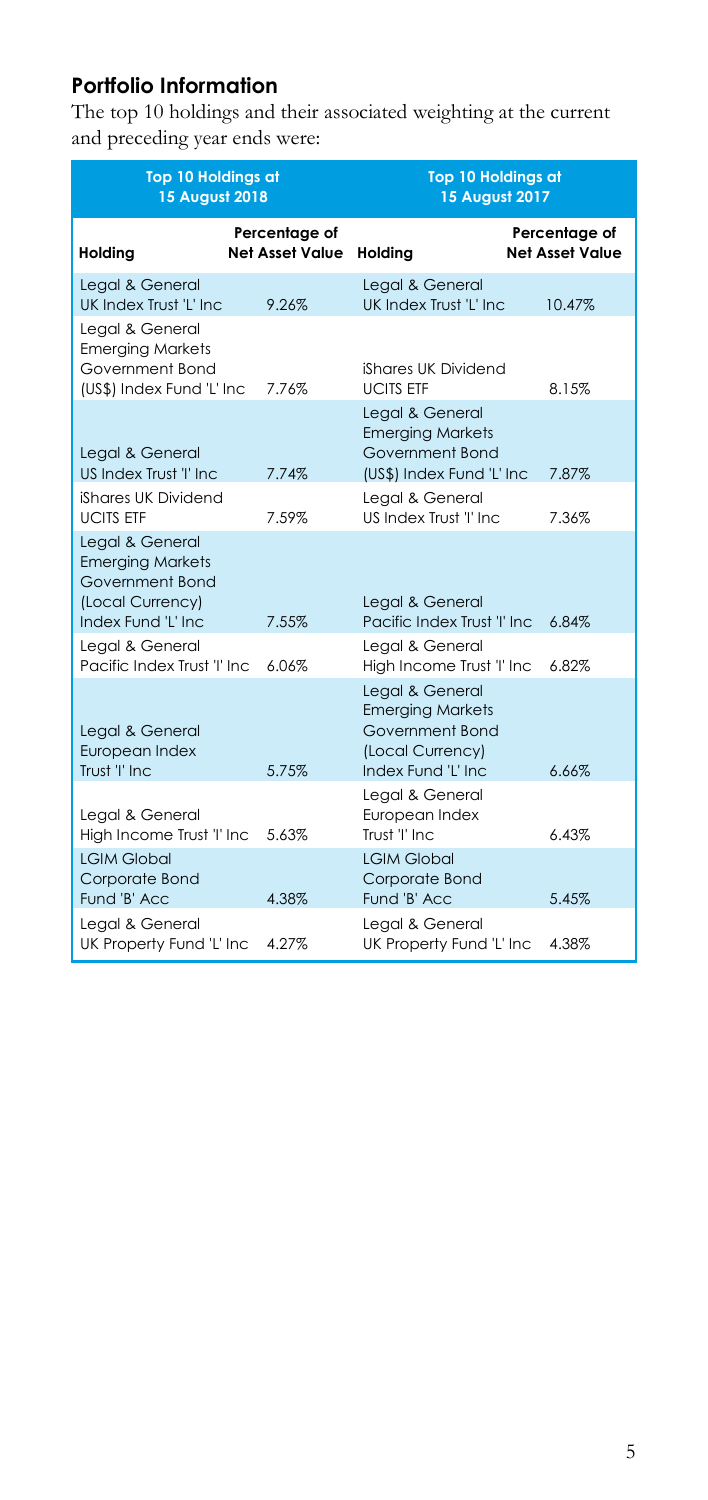# **Fund Holdings as at 15 August 2018**





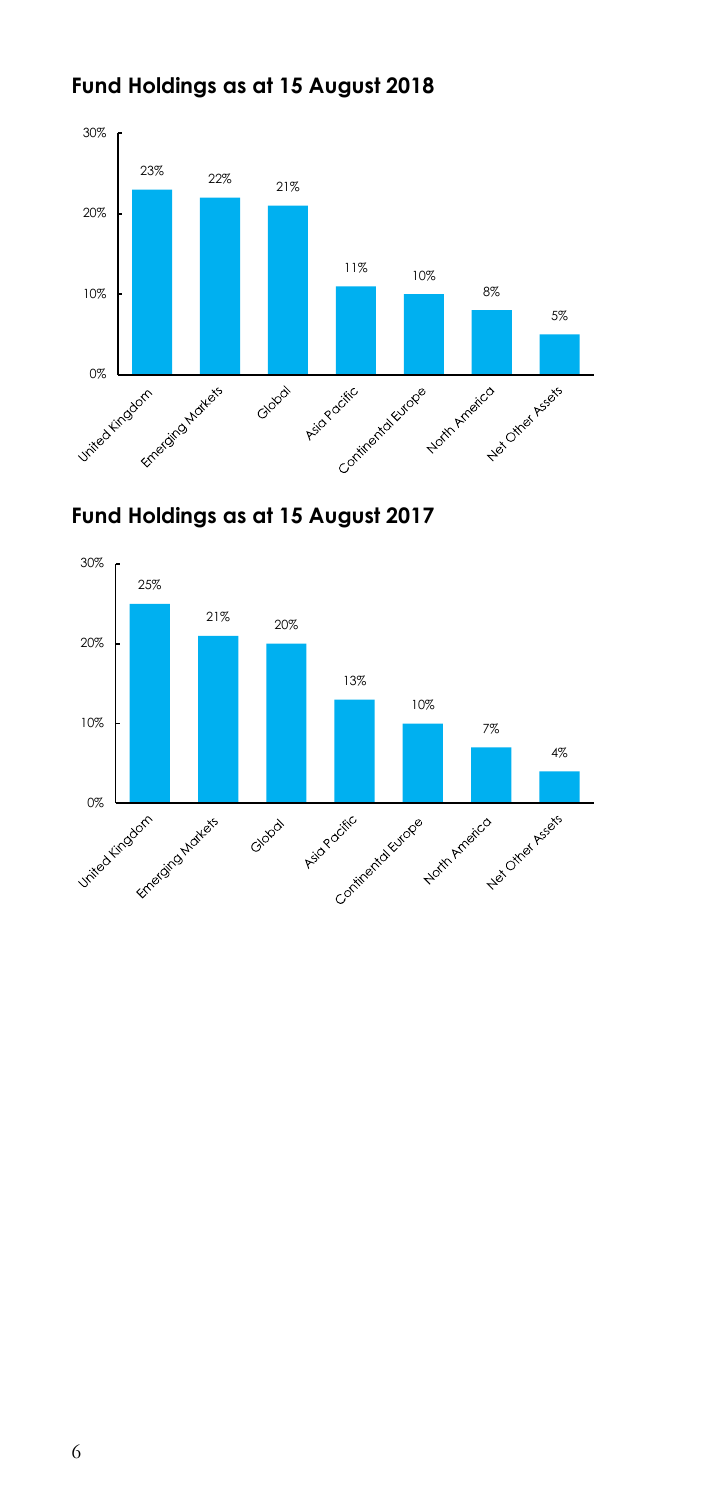### **Comparative Tables**

#### **R-Class Distribution Units**

**Change in Net Asset Value per Unit**

| <b>Accounting Year ending</b>                      | 16/08/17 to<br>15/08/18<br>(pence<br>(per unit | 23/03/17 to<br>15/08/171<br>(pence<br>per unit) |
|----------------------------------------------------|------------------------------------------------|-------------------------------------------------|
| Opening net asset value per unit                   | 50.95                                          | 50.00                                           |
| Return before operating charges*                   | 1.52                                           | 1.94                                            |
| Operating charges<br>(calculated on average price) | (0.42)                                         | (0.17)                                          |
| Return after operating charges*                    | 1.10                                           | 1.77                                            |
| Distributions on income units                      | (1.74)                                         | (0.82)                                          |
| Closing net asset value per unit                   | 50.31                                          | 50.95                                           |
| * after direct transaction costs of:               |                                                |                                                 |
| Performance                                        |                                                |                                                 |
| Return after charges                               | 2.16%                                          | 3.54%                                           |
| Other Information                                  |                                                |                                                 |
| Closing net asset value (£)                        | 108,943                                        | 1.019                                           |
| Closing number of units                            | 216.538                                        | 2,000                                           |
| Operating chargest                                 | 0.83%                                          | 0.85%                                           |
| Direct transaction costs                           | 0.00%                                          | 0.00%                                           |
| Prices                                             |                                                |                                                 |
| Highest unit price<br>Lowest unit price            | 52.02p<br>48.22 <sub>D</sub>                   | 52.06p<br>49.66 <sub>D</sub>                    |

<sup>1</sup> R-Class units launched on 27 March 2017.

† Operating charges, otherwise known as the OCF is the ratio of the Sub-fund's total disclosable costs (excluding overdraft interest) to the average net assets of the Sub-fund. Included within the OCF are synthetic costs which include the OCF of the underlying funds weighted on the basis of their investment proportion.

**Past performance is not a guide to future performance.**

**The price of units and any income from them may go down as well as up.**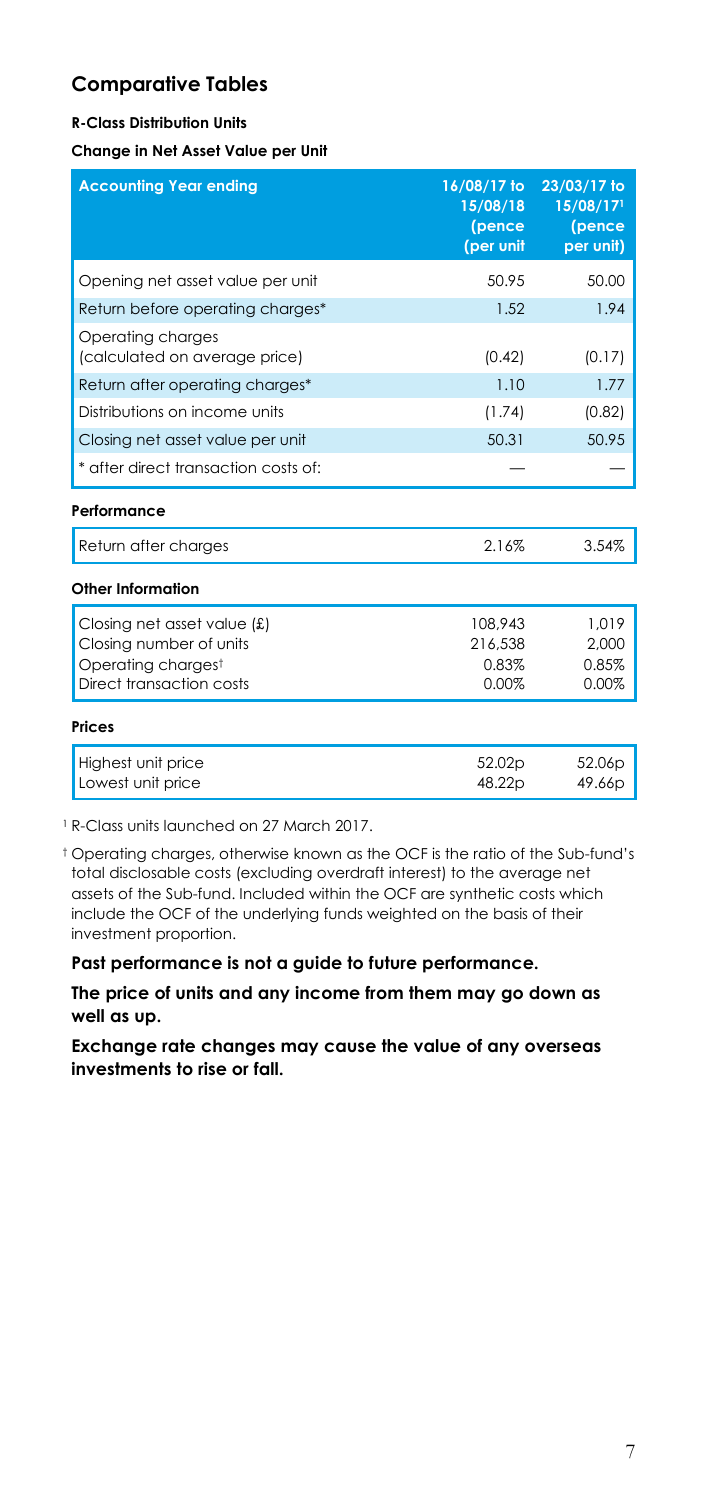#### **R-Class Accumulation Units**

**Change in Net Asset Value per Unit**

| <b>Accounting Year ending</b>                                                                            | 16/08/17 to<br>15/08/18<br>(pence<br>per unit) | 27/03/17 to<br>15/08/171<br>(pence<br>per unit) |
|----------------------------------------------------------------------------------------------------------|------------------------------------------------|-------------------------------------------------|
| Opening net asset value per unit                                                                         | 51.77                                          | 50.00                                           |
| Return before operating charges*                                                                         | 1.61                                           | 1.94                                            |
| Operating charges<br>(calculated on average price)                                                       | (0.43)                                         | (0.17)                                          |
| Return after operating charges*                                                                          | 1.18                                           | 1.77                                            |
| Distributions                                                                                            | (1.80)                                         | (0.82)                                          |
| Retained distributions on<br>accumulation units                                                          | 1.80                                           | 0.82                                            |
| Closing net asset value per unit                                                                         | 52.95                                          | 51.77                                           |
| * after direct transaction costs of:                                                                     |                                                |                                                 |
| Performance                                                                                              |                                                |                                                 |
| Return after charges                                                                                     | 2.28%                                          | 3.54%                                           |
| Other Information                                                                                        |                                                |                                                 |
| Closing net asset value (£)<br>Closing number of units<br>Operating chargest<br>Direct transaction costs | 139,257<br>263.006<br>0.83%<br>0.00%           | 36.143<br>69.812<br>0.85%<br>0.00%              |

#### **Prices**

| Highest unit price | 54.10 <sub>p</sub> | 52.27p |
|--------------------|--------------------|--------|
| Lowest unit price  | 49.90 <sub>p</sub> | 49.75p |

<sup>1</sup> R-Class units launched on 27 March 2017

† Operating charges, otherwise known as the OCF is the ratio of the Sub-fund's total disclosable costs (excluding overdraft interest) to the average net assets of the Sub-fund. Included within the OCF are synthetic costs which include the OCF of the underlying funds weighted on the basis of their investment proportion.

**Past performance is not a guide to future performance.**

**The price of units and any income from them may go down as well as up.**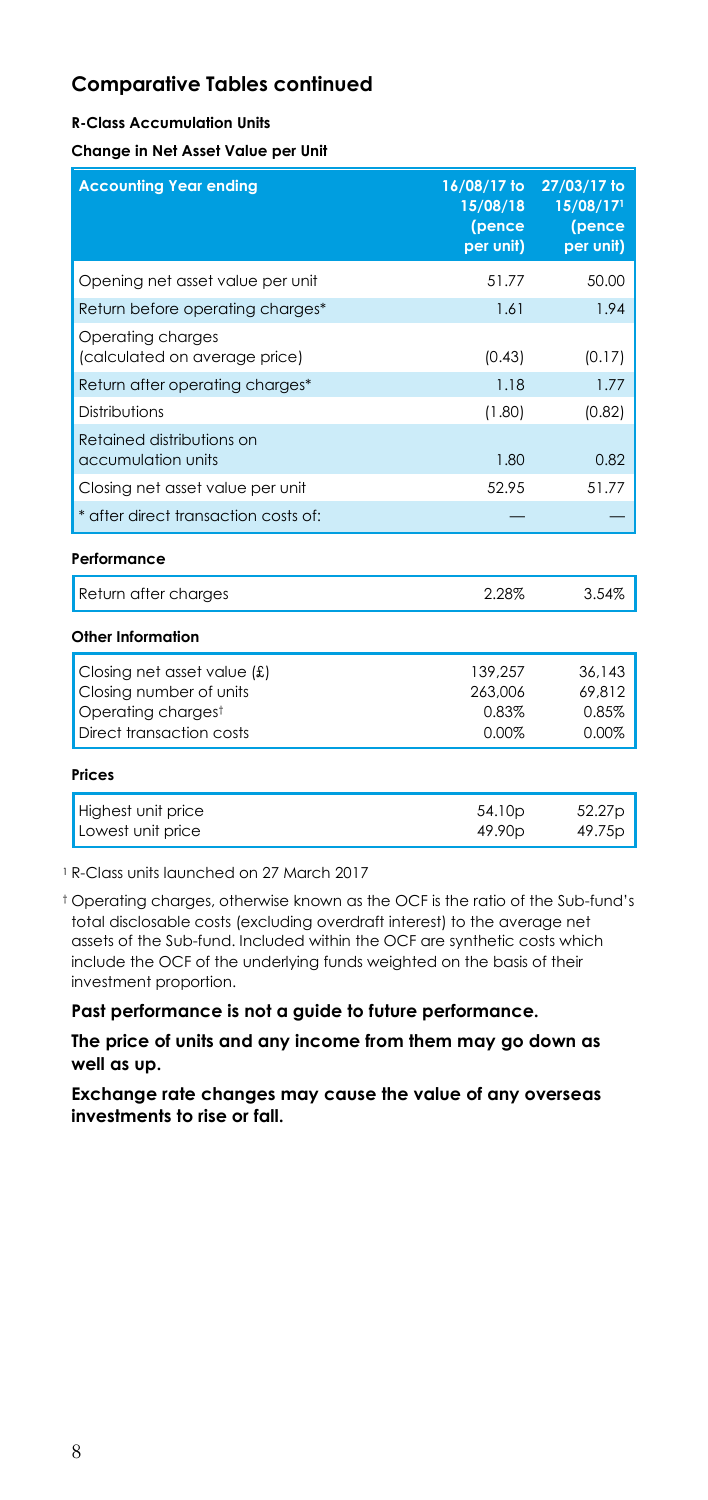#### **I-Class Distribution Units**

**Change in Net Asset Value per Unit**

| <b>Accounting Year ending</b>                      | 16/08/17 to<br>15/08/18<br>(pence<br>per unit) | 16/08/16 to<br>15/08/17<br>(pence<br>per unit) | 09/10/15 to<br>15/08/161<br>(pence<br>per unit) |
|----------------------------------------------------|------------------------------------------------|------------------------------------------------|-------------------------------------------------|
| Opening net asset value per unit                   | 58.95                                          | 55.66                                          | 50.00                                           |
| Return before operating charges*                   | 1.76                                           | 5.51                                           | 7.23                                            |
| Operating charges<br>(calculated on average price) | (0.23)                                         | (0.23)                                         | (0.17)                                          |
| Return after operating charges*                    | 1.53                                           | 5.28                                           | 7.06                                            |
| Distributions on income units                      | (2.01)                                         | (1.99)                                         | (1.40)                                          |
| Closing net asset value per unit                   | 58.47                                          | 58.95                                          | 55.66                                           |
| * after direct transaction costs of:               |                                                |                                                |                                                 |
| Performance                                        |                                                |                                                |                                                 |
| Return after charges                               | 2.60%                                          | 9.49%                                          | 14.12%                                          |
| Other Information                                  |                                                |                                                |                                                 |
| Closing net asset value (£)                        | 8,817,964                                      | 4,982,633                                      | 1,086,068                                       |
| Closing number of units                            | 15.079.983                                     | 8.452.366                                      | 1.951.347                                       |
| Operating chargest<br>Direct transaction costs     | 0.39%<br>0.00%                                 | 0.40%<br>0.00%                                 | 0.39%<br>0.00%                                  |
|                                                    |                                                |                                                |                                                 |
| Prices                                             |                                                |                                                |                                                 |
| Highest unit price                                 | 60.30 <sub>p</sub>                             | 60.20p                                         | 56.30 <sub>p</sub>                              |
| Lowest unit price                                  | 55.95p                                         | 53.87p                                         | 45.88p                                          |

<sup>1</sup> The Sub-fund launched on 9 October 2015.

† Operating charges, otherwise known as the OCF is the ratio of the Sub-fund's total disclosable costs (excluding overdraft interest) to the average net assets of the Sub-fund. Included within the OCF are synthetic costs which include the OCF of the underlying funds weighted on the basis of their investment proportion.

**Past performance is not a guide to future performance.**

**The price of units and any income from them may go down as well as up.**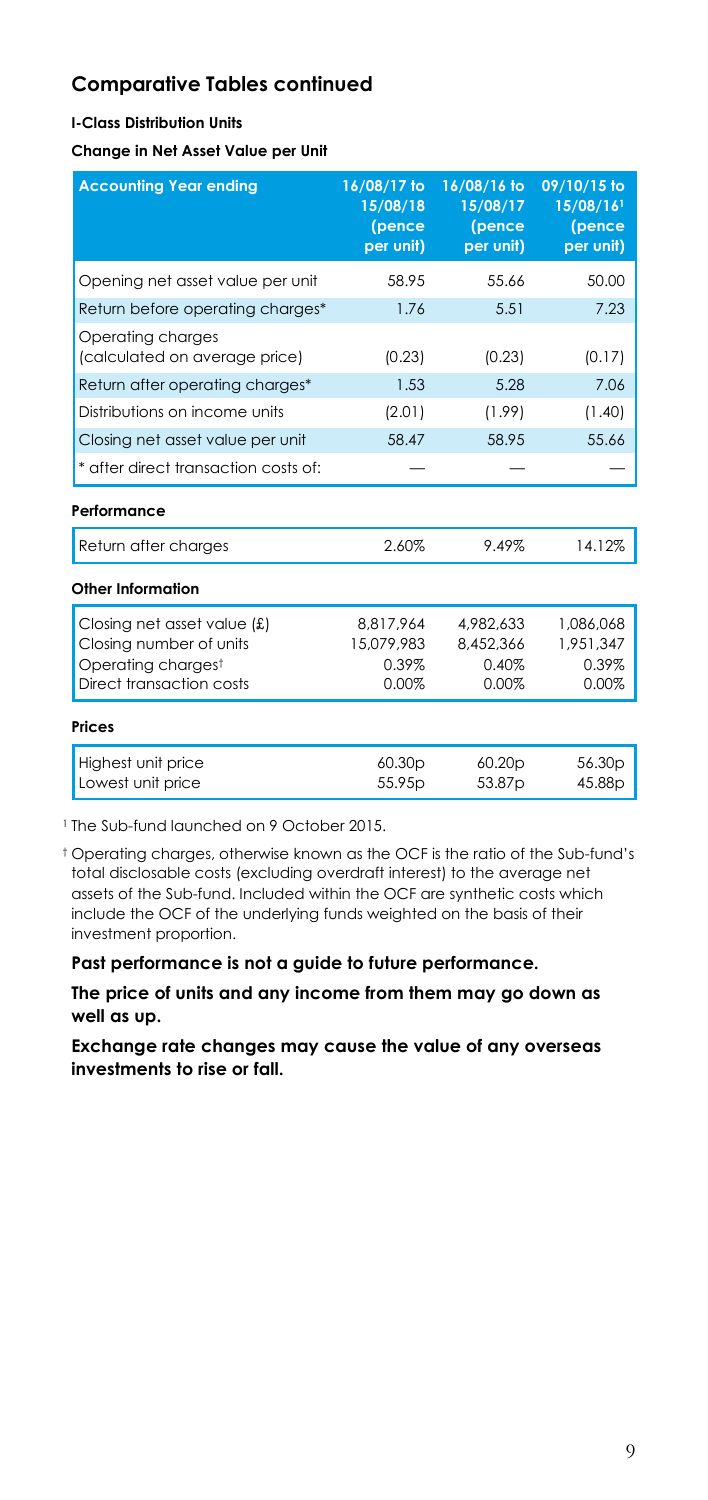#### **I-Class Accumulation Units**

**Change in Net Asset Value per Unit**

| <b>Accounting Year ending</b>                                                                            | 16/08/17 to<br>15/08/18<br>(pence<br>per unit) | 16/08/16 to<br>15/08/17<br>(pence<br>per unit) | 09/10/15 to<br>15/08/161<br>(pence<br>per unit) |
|----------------------------------------------------------------------------------------------------------|------------------------------------------------|------------------------------------------------|-------------------------------------------------|
| Opening net asset value per unit                                                                         | 62.73                                          | 57.23                                          | 50.00                                           |
| Return before operating charges*                                                                         | 1.92                                           | 5.74                                           | 7.40                                            |
| Operating charges<br>(calculated on average price)                                                       | (0.25)                                         | (0.24)                                         | (0.17)                                          |
| Return after operating charges*                                                                          | 1.67                                           | 5.50                                           | 7.23                                            |
| Distributions                                                                                            | (2.17)                                         | (2.07)                                         | (1.42)                                          |
| Retained distributions on<br>accumulation units                                                          | 2.17                                           | 2.07                                           | 1.42                                            |
| Closing net asset value per unit                                                                         | 64.40                                          | 62.73                                          | 57.23                                           |
| * after direct transaction costs of:                                                                     |                                                |                                                |                                                 |
| Performance                                                                                              |                                                |                                                |                                                 |
| Return after charges                                                                                     | 2.66%                                          | 9.61%                                          | 14.46%                                          |
| Other Information                                                                                        |                                                |                                                |                                                 |
| Closing net asset value (£)<br>Closing number of units<br>Operating chargest<br>Direct transaction costs | 6.021.152<br>9,349,627<br>0.39%<br>0.00%       | 2.437.482<br>3.885.365<br>0.40%<br>0.00%       | 275.195<br>480.863<br>0.39%<br>0.00%            |
| Prices                                                                                                   |                                                |                                                |                                                 |
| Highest unit price<br>Lowest unit price                                                                  | 65.82p<br>60.62p                               | 63.30 <sub>p</sub><br>55.38 <sub>p</sub>       | 57.63p<br>46.03p                                |

<sup>1</sup> The Sub-fund launched on 9 October 2015.

† Operating charges, otherwise known as the OCF is the ratio of the Sub-fund's total disclosable costs (excluding overdraft interest) to the average net assets of the Sub-fund. Included within the OCF are synthetic costs which include the OCF of the underlying funds weighted on the basis of their investment proportion.

**Past performance is not a guide to future performance.**

**The price of units and any income from them may go down as well as up.**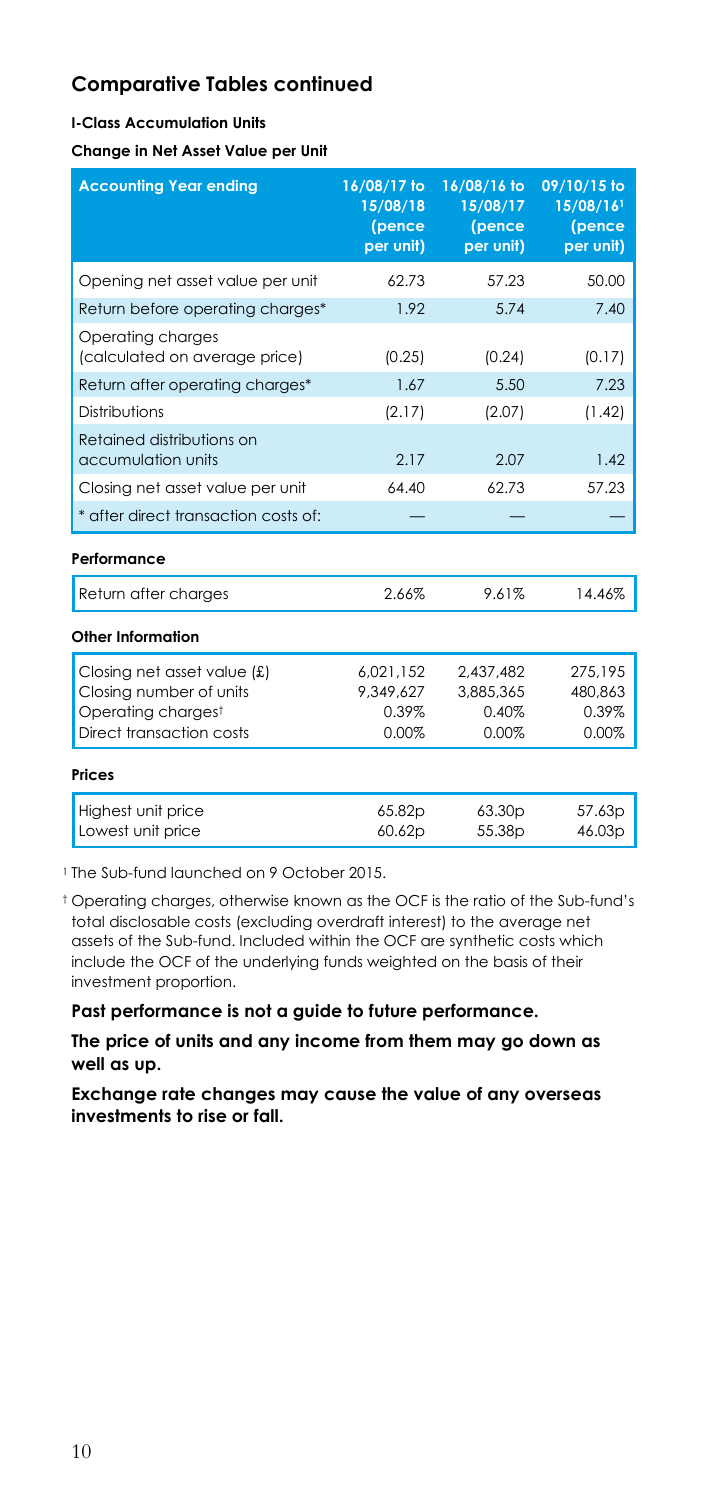#### **C-Class Distribution Units**

**Change in Net Asset Value per Unit**

| <b>Accounting Year ending</b>                                                                            | 16/08/17 to<br>$15/08/\overline{18}$<br>(pence<br>per unit) | 16/08/16 to<br>15/08/17<br>(pence<br>per unit) | 09/10/15 to<br>15/08/161<br>(pence<br>per unit) |
|----------------------------------------------------------------------------------------------------------|-------------------------------------------------------------|------------------------------------------------|-------------------------------------------------|
| Opening net asset value per unit                                                                         | 59.02                                                       | 55.69                                          | 50.00                                           |
| Return before operating charges*                                                                         | 1.76                                                        | 5.51                                           | 7.22                                            |
| Operating charges<br>(calculated on average price)                                                       | (0.19)                                                      | (0.19)                                         | (0.13)                                          |
| Return after operating charges*                                                                          | 1.57                                                        | 5.32                                           | 7.09                                            |
| Distributions on income units                                                                            | (2.01)                                                      | (1.99)                                         | (1.40)                                          |
| Closing net asset value per unit                                                                         | 58.58                                                       | 59.02                                          | 55.69                                           |
| * after direct transaction costs of:                                                                     |                                                             |                                                |                                                 |
| Performance                                                                                              |                                                             |                                                |                                                 |
| Return after charges                                                                                     | 2.66%                                                       | 9.55%                                          | 14.18%                                          |
| Other Information                                                                                        |                                                             |                                                |                                                 |
| Closing net asset value (£)<br>Closing number of units<br>Operating chargest<br>Direct transaction costs | 2.349.699<br>4,011,302<br>0.32%<br>0.00%                    | 1.696.722<br>2.874.816<br>0.33%<br>0.00%       | 339.995<br>610.506<br>0.32%<br>0.00%            |
| Prices                                                                                                   |                                                             |                                                |                                                 |
| Highest unit price<br>Lowest unit price                                                                  | 60.39p<br>56.03p                                            | 60.27p<br>53.91 <sub>p</sub>                   | 56.34p<br>45.89p                                |

<sup>1</sup> The Sub-fund launched on 9 October 2015.

† Operating charges, otherwise known as the OCF is the ratio of the Sub-fund's total disclosable costs (excluding overdraft interest) to the average net assets of the Sub-fund. Included within the OCF are synthetic costs which include the OCF of the underlying funds weighted on the basis of their investment proportion.

**Past performance is not a guide to future performance.**

**The price of units and any income from them may go down as well as up.**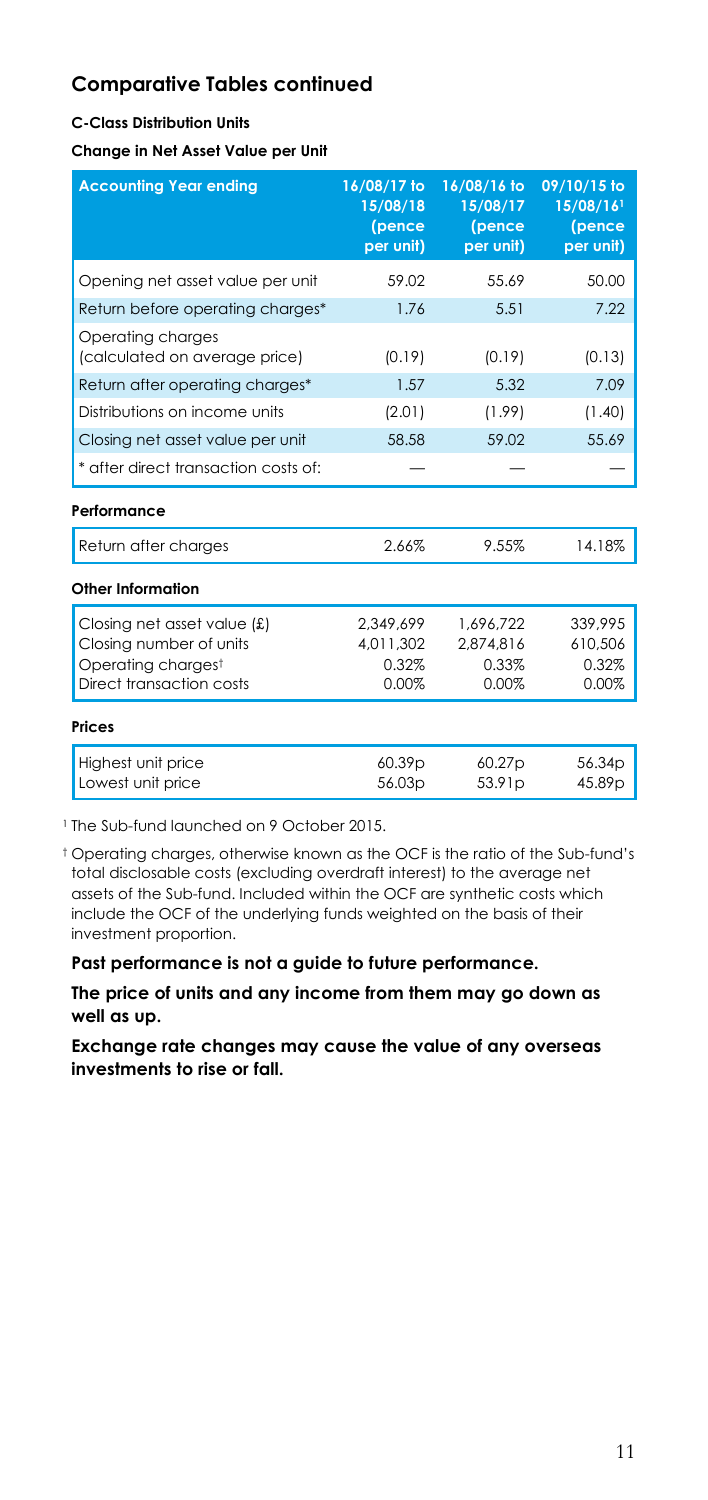#### **C-Class Accumulation Units**

**Change in Net Asset Value per Unit**

| <b>Accounting Year ending</b>                                                                            | 16/08/17 to<br>15/08/18<br>(pence<br>per unit) | 16/08/16 to<br>15/08/17<br>(pence<br>per unit) | 09/10/15 to<br>15/08/161<br>(pence<br>per unit) |
|----------------------------------------------------------------------------------------------------------|------------------------------------------------|------------------------------------------------|-------------------------------------------------|
| Opening net asset value per unit                                                                         | 62.80                                          | 57.26                                          | 50.00                                           |
| Return before operating charges*                                                                         | 1.91                                           | 5.74                                           | 7.39                                            |
| Operating charges<br>(calculated on average price)                                                       | (0.20)                                         | (0.20)                                         | (0.13)                                          |
| Return after operating charges*                                                                          | 1.71                                           | 5.54                                           | 7.26                                            |
| <b>Distributions</b>                                                                                     | (2.17)                                         | (2.08)                                         | (1.42)                                          |
| Retained distributions on<br>accumulation units                                                          | 2.17                                           | 2.08                                           | 1.42                                            |
| Closing net asset value per unit                                                                         | 64.51                                          | 62.80                                          | 57.26                                           |
| * after direct transaction costs of:                                                                     |                                                |                                                |                                                 |
| Performance                                                                                              |                                                |                                                |                                                 |
| Return after charges                                                                                     | 2.72%                                          | 9.68%                                          | 14.52%                                          |
| Other Information                                                                                        |                                                |                                                |                                                 |
| Closing net asset value (£)<br>Closing number of units<br>Operating chargest<br>Direct transaction costs | 717.814<br>1,112,802<br>0.32%<br>0.00%         | 668.642<br>1,064,678<br>0.33%<br>0.00%         | 217.407<br>379,698<br>0.32%<br>0.00%            |
| Prices                                                                                                   |                                                |                                                |                                                 |
| Highest unit price<br>Lowest unit price                                                                  | 65.93 <sub>p</sub><br>60.71p                   | 63.36 <sub>p</sub><br>55.42p                   | 57.65p<br>46.04p                                |

<sup>1</sup> The Sub-fund launched on 9 October 2015.

† Operating charges, otherwise known as the OCF is the ratio of the Sub-fund's total disclosable costs (excluding overdraft interest) to the average net assets of the Sub-fund. Included within the OCF are synthetic costs which include the OCF of the underlying funds weighted on the basis of their investment proportion.

**Past performance is not a guide to future performance.**

**The price of units and any income from them may go down as well as up.**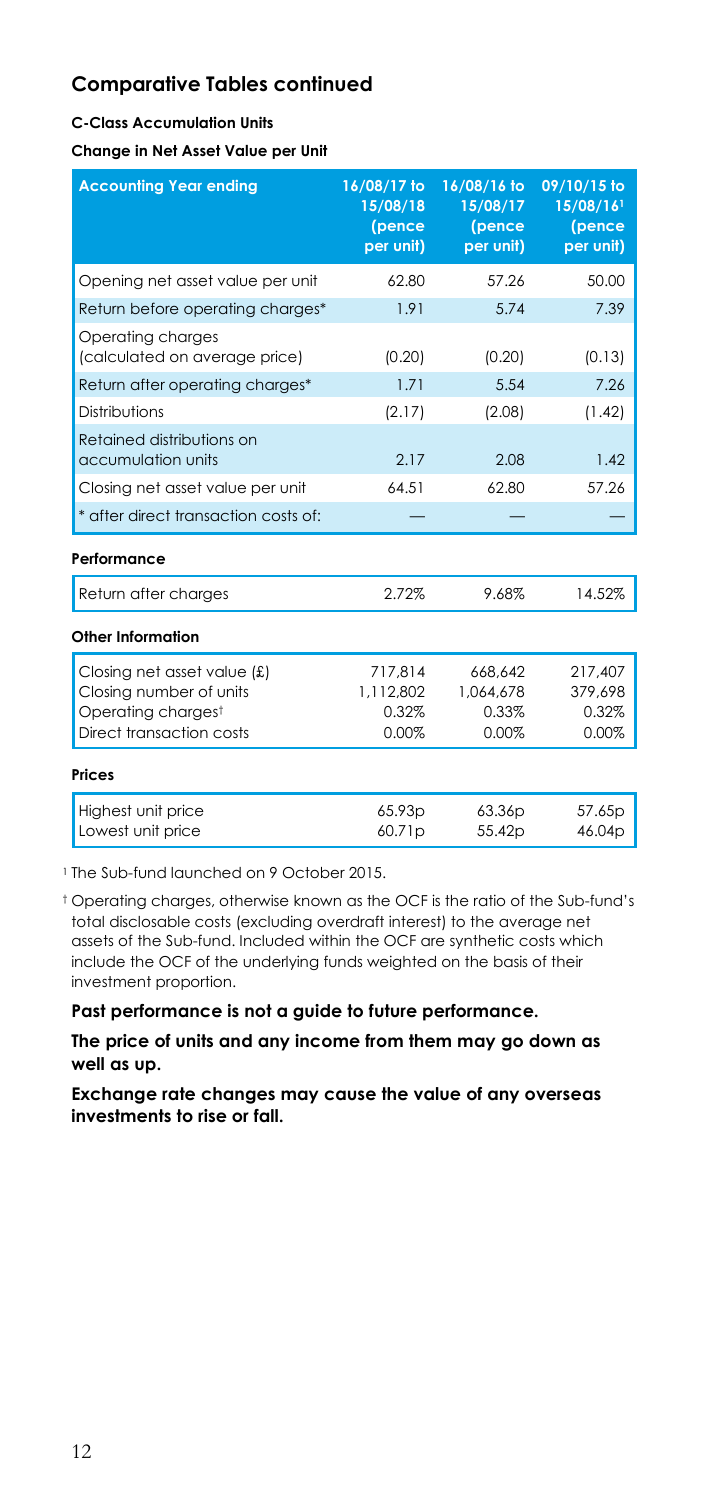#### **L-Class Distribution Units**

**Change in Net Asset Value per Unit**

| <b>Accounting Year ending</b>                          | 16/08/17 to<br>15/08/18<br>(pence<br>per unit) | 16/08/16 to<br>15/08/17<br>(pence<br>per unit) | 09/10/15 to<br>15/08/161<br>(pence<br>per unit) |
|--------------------------------------------------------|------------------------------------------------|------------------------------------------------|-------------------------------------------------|
| Opening net asset value per unit                       | 59.18                                          | 55.77                                          | 50.00                                           |
| Return before operating charges*                       | 1.74                                           | 5.49                                           | 7.22                                            |
| Operating charges<br>(calculated on average price)     | (0.08)                                         | (0.09)                                         | (0.06)                                          |
| Return after operating charges*                        | 1.66                                           | 5.40                                           | 7.16                                            |
| Distributions on income units                          | (2.01)                                         | (1.99)                                         | (1.39)                                          |
| Closing net asset value per unit                       | 58.83                                          | 59.18                                          | 55.77                                           |
| * after direct transaction costs of:                   |                                                |                                                |                                                 |
| Performance                                            |                                                |                                                |                                                 |
| Return after charges                                   | 2.81%                                          | 9.68%                                          | 14.32%                                          |
| Other Information                                      |                                                |                                                |                                                 |
| Closing net asset value (£)<br>Closing number of units | 21,714<br>36.911                               | 5.918.959<br>10.002.000                        | 5,578,340<br>10.002.000                         |
| Operating chargest                                     | 0.14%                                          | 0.15%                                          | 0.14%                                           |
| Direct transaction costs                               | 0.00%                                          | 0.00%                                          | 0.00%                                           |
| Prices                                                 |                                                |                                                |                                                 |
| Highest unit price<br>Lowest unit price                | 60.59p<br>56.24p                               | 60.41p<br>53.99 <sub>p</sub>                   | 56.42p<br>45.91p                                |

<sup>1</sup> The Sub-fund launched on 9 October 2015.

† Operating charges, otherwise known as the OCF is the ratio of the Sub-fund's total disclosable costs (excluding overdraft interest) to the average net assets of the Sub-fund. Included within the OCF are synthetic costs which include the OCF of the underlying funds weighted on the basis of their investment proportion.

**Past performance is not a guide to future performance.**

**The price of units and any income from them may go down as well as up.**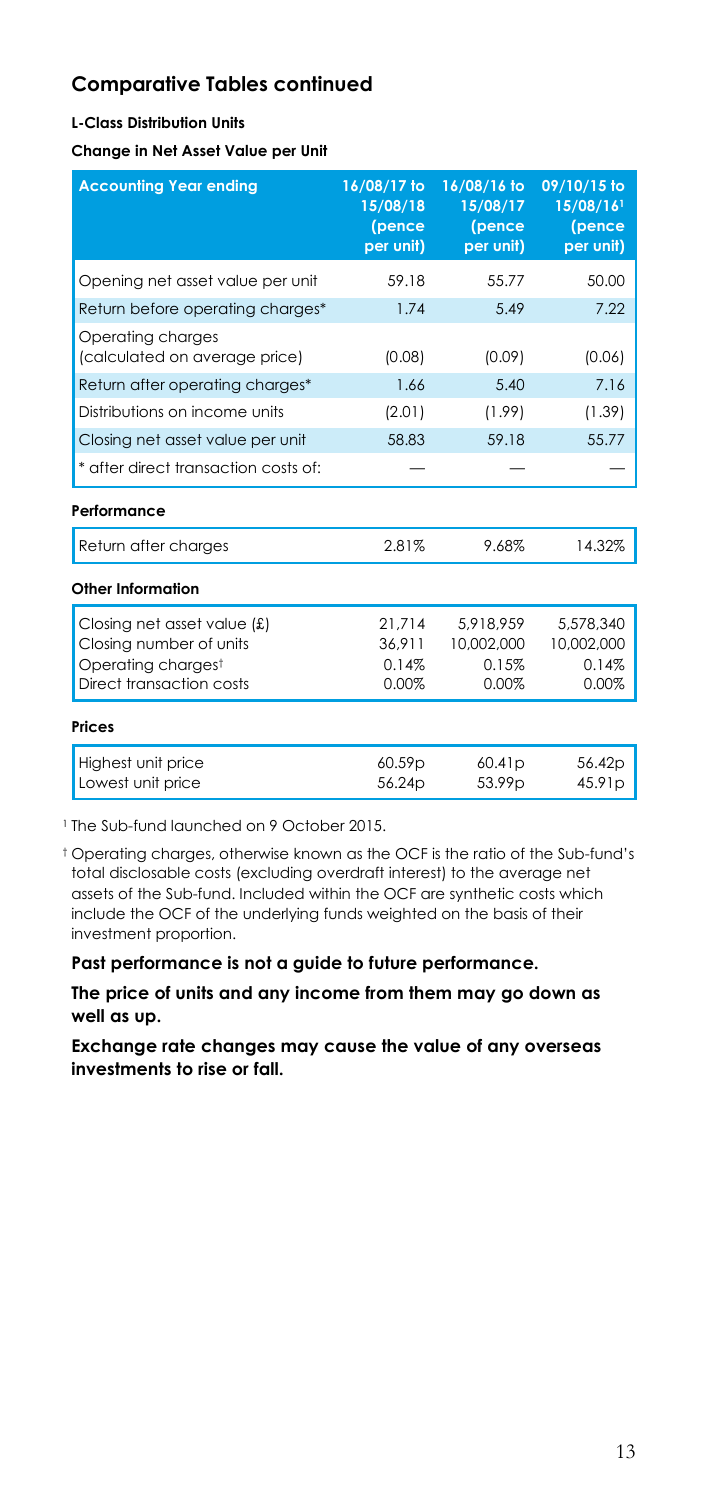# **Manager's Investment Report**

During the year under review, the bid price of the Sub-fund's I-Class accumulation units rose by 2.68%.

#### **Past performance is not a guide to future performance.**

**The value of investments and any income from them may go down as well as up.**

**Exchange rate changes may cause the value of any overseas investments to rise or fall.**

### **Market/Economic Review**

## **Equities**

A combination of an improving global economic outlook, low inflation and supportive central bank policies have underpinned equity markets worldwide over the last 12 months. However, there was a spike in market volatility during the first quarter of 2018 with escalating trade tensions between the US and China triggering a sell-off.

Although UK equities performed well in 2017, the market recorded three consecutive months of losses before rebounding strongly in April and May 2018. The market has been led higher by resources stocks, benefitting from the strength of commodity prices. Food retailers also performed well on encouraging earnings announcements, while the autos sector was driven by a hostile takeover bid from Melrose Industries for component supplier GKN which eventually received shareholder approval. Amongst the weakest sectors were utilities and telecoms. These sectors are less sensitive to the economic cycle but are more closely correlated with bond markets, and tend to underperform when investors are more optimistic about the economic outlook and earnings growth prospects.

US equities recorded double-digit percentage gains in both Dollar and Sterling terms. The rally has been led by technology stocks for much of the year, which have generally exhibited strong earnings momentum. Discretionary consumer stocks and energy companies have also outperformed the broader market, while consumer staples, utilities and real estate have lagged the Index. As the year progressed, investors focused on the prospect of corporation tax cuts with Congress passing the Trump administration's tax reforms in December. The prevailing mood of optimism and accelerating economic growth enabled the equity market to take higher US interest rates in its stride, although the opening quarter of 2018 heralded a spike in volatility as US-China trade dispute escalated.

Returns from European equities have been disappointing in comparison with other developed markets. Although earnings growth and the economic background have been supportive, political concerns resurfaced during the second quarter, most notably in Italy. Lingering concerns that the fledgling coalition government comprising the populist Five Star Movement and the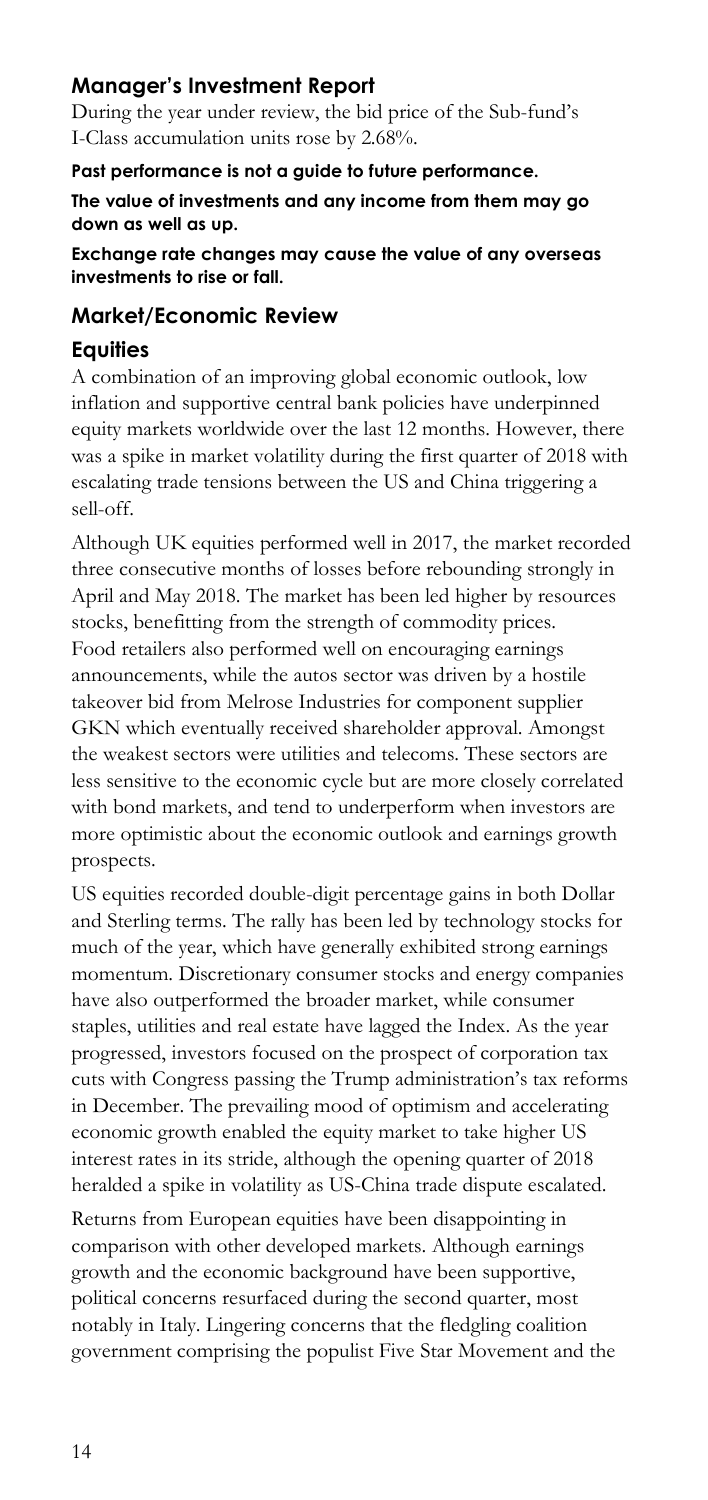## **Manager's Investment Report continued**

Northern League is on a collision course with the European Union came to the fore after the Italian President vetoed the appointment of a Eurosceptic finance minister. Subsequently, a new government was finally installed, ending weeks of deadlock. In Spain, the Socialist-led opposition succeeded in ousting Prime Minister Rajoy in the wake of a corruption scandal enveloping the ruling Popular party. As a result, renewed fears of a sovereign debt crisis in southern Europe drove down financial stocks, notably banks.

Asia Pacific equities generated solid returns for Sterling-based investors, outperforming wider emerging markets but underperforming global equities. Despite supportive earnings news and confidence in the global recovery, worries over the effect of on-going US interest rate increases and rising trade tensions weighed on sentiment. Japanese equities produced positive returns amid encouraging corporate earnings, albeit that performance waned late in the period as domestic economic data softened and trade risks rose. Positive company results boosted Australian equities, offsetting trade concerns and a financial sector misconduct scandal. However, economic and trade worries weighed on Indonesian and Philippine equities, notwithstanding July's limited recovery.

After performing strongly in late 2017 as confidence in the global economic outlook remained robust, emerging market equities subsequently faltered, underperforming their global market peers over the 12 months as a whole. Concerns over the likely pace and extent of future US interest rate rises and the growing risk of a global trade war impacted on investors' appetite for risk. In regional terms, Latin American markets underperformed other emerging markets, weighed by growing domestic political risks and resistance to economic reform, particularly in Brazil. However, Asian markets showed greater resilience, largely reflecting on-going confidence in the region's economic prospects.

Global information technology shares staged a vigorous rally over the 12 month period, outperforming broader global equities by a considerable margin. A string of better-than-expected quarterly earnings updates from sector heavyweights such as Microsoft and Google-parent Alphabet drove the rally, helping the sector to recover from a brief decline in March as a data security scandal hit Facebook. Microchip makers Micron Technology and Nvidia were among the leading stock-level risers, amid optimism over the demand outlook in areas such as Artificial Intelligence and graphics processors for gaming applications. On-going demand for cloud-based services also boosted software giants Microsoft and Salesforce.com.

Health-related equities produced good returns, outperforming broader global stock markets over the 12 months. Despite investors favouring more cyclical sectors early in the period and lingering concerns over the effect of generic competition,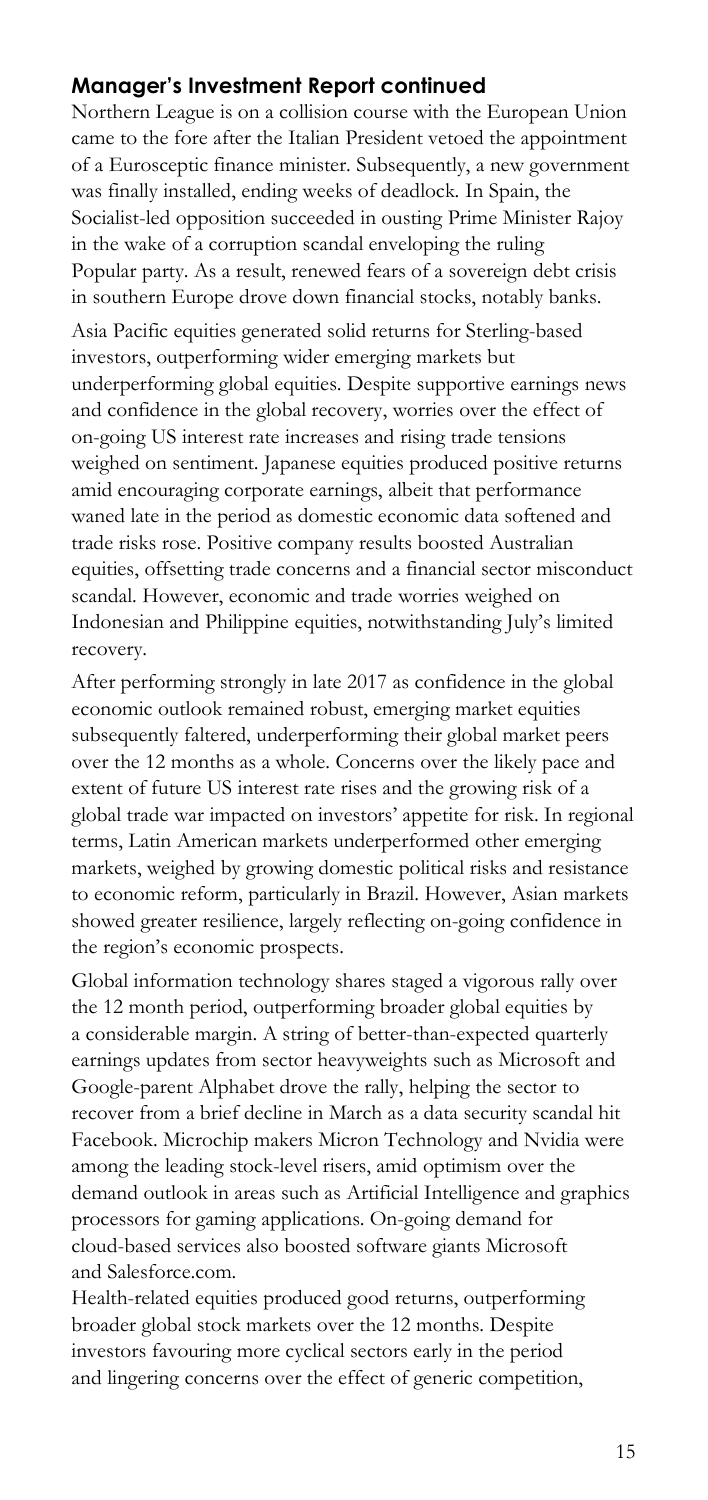# **Manager's Investment Report continued**

better-than-expected earnings updates helped the sector to rally strongly late in the year under review. Robust earnings updates helped Intuitive Surgical to generate robust gains amid growing demand for high-precision robot-assisted surgery technology. Meanwhile, pharmaceutical heavyweight AbbVie generated strong price gains over the year as a patent agreement extended protection for rheumatoid arthritis drug Humira, more than offsetting the effect of subsequent trial disappointment for a new cancer drug.

# **Bonds**

Returns from bond markets have been disappointing over the last 12 months, although a marked rise in equity market volatility in early 2018 highlighted the 'safe haven' appeal of government bonds. In the US, investors have discounted Federal Reserve rate hikes and looser fiscal policy. In the UK, inflation peaked at over 3% in November and declined towards the Bank of England's (BoE) 2% target. However, index-linked gilts outperformed conventional securities, as demand for long-dated inflation-linked bonds has remained strong amongst institutional investors for liability matching purposes. Corporate bonds have underperformed gilts on concerns about the impact of weaker UK economic growth on earnings, and uncertainty over the outcome of Brexit negotiations.

Currency adjusted returns from emerging bond markets have been disappointing. Issuance levels have been high as both sovereign and corporate borrowers have looked to attract international investors. However, several emerging economies with relatively high debt levels and current account deficits came under increased scrutiny, with ratings downgrades for Brazil, Turkey and South Africa. In recent months, market volatility has risen on concerns that the Federal Reserve may be required to raise US interest rates more rapidly than anticipated, while escalating trade tensions between the US and China have also unsettled investors.

### **Sub-fund Review**

The Sub-fund delivered a positive return over the review year, which was characterised by broadly positive equity market sentiment, with the exception of an abrupt bout of volatility in February amid concerns that US interest rates could rise more rapidly than forecast. After February's dip, most equity markets moved higher in the review year to August, led by technology stocks in the US.

Despite escalating trade war rhetoric and political populism news stories, the year was broadly positive for risk assets. UK equities performed particularly well from April, with a weak Pound and a stronger energy sector. Both REITs and listed infrastructure also turned around their disappointing performance during the first half of the review year. US equities performed well, ahead of European and Japanese equities.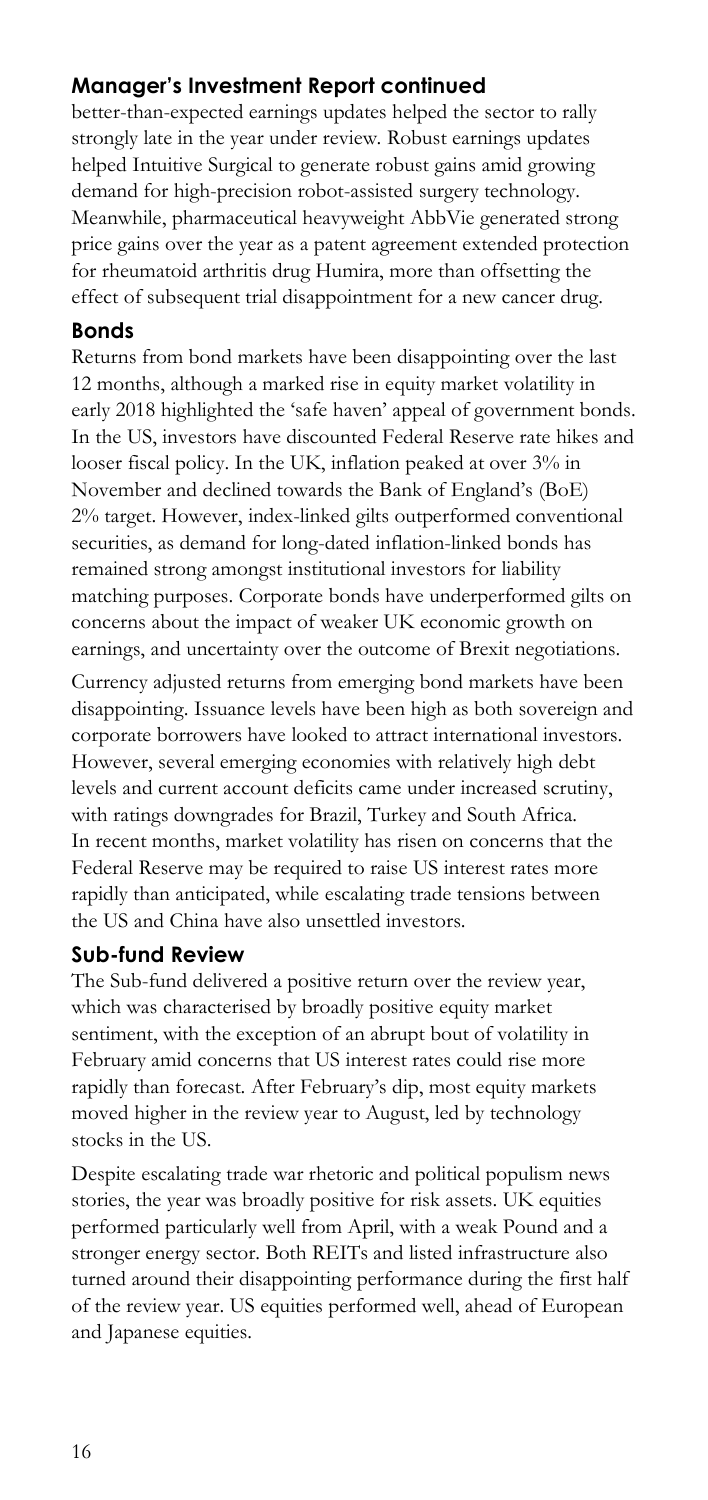# **Manager's Investment Report continued**

Both emerging market assets (equities, local debt, and hard debt) and European peripheral debt were worse performing asset classes during the review year. Emerging market assets are generally more exposed to concerns over Trump's protectionist stance, as well as suffering from country specific issues in Turkey, Mexico, Brazil and Argentina.

The Sub-fund's allocation to US, UK and European equities alongside global REITs contributed to Sub-fund performance. This was partially offset by the exposure to both local and hard currency emerging market debt, although during July, emerging market debt revived.

We have not made drastic portfolio changes recently. We resumed credit and high yield flows, having previously paused this, in order to implement our negative bias to these assets, given the continued tightening in spreads. We maintain our positive bias to equities, and our key hedges against inflation and/or an equity market drawdown through our positive bias to inflation-linked bonds and the US Dollar.

# **Outlook**

We expect the recent strong economic growth to continue for the time being. However, there are a number of indicators which suggest that the global economy is moving towards the latter stages of the economic cycle; unemployment is low, inflation is starting to rise, the yield curve is flattening and credit spreads are moving wider.

From our perspective, there are three key risks of which to be mindful: that inflation could rise faster than expected, a further strengthened US Dollar which would squeeze other nations and trade wars. On the latter, the existing set of tariffs on steel, aluminium and solar panels are relatively small. However, it is the significant escalation that could cause wider issues. Escalation increases the risk of a more negative financial market reaction and damage to business and consumer confidence. While tariffs on steel and aluminium are less visible to consumers, widespread tariffs will hit high-profile consumer goods such as electronics and clothing. If a full-scale trade war becomes a reality, we see it as inflationary and negative for US, Chinese and global growth. However, this scenario is not part of our base case outlook and we see the current rhetoric from Trump as part of his usual negotiating position to reach a more stable and agreeable outcome.

Legal & General Investment Management Limited (Investment Adviser) 12 September 2018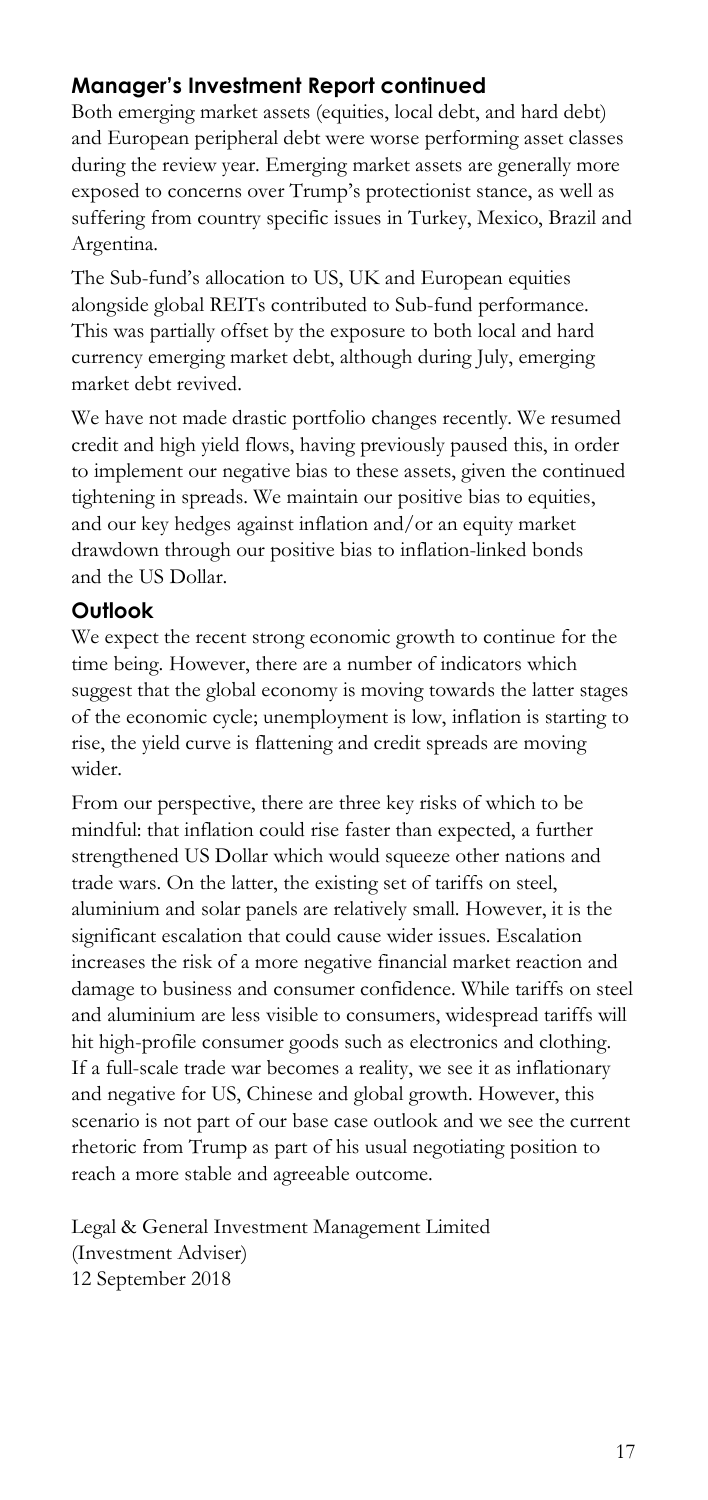# **Manager's Report and Accounts**

Copies of the most recent Interim and Annual Long Form Manager's Reports are available free of charge by telephoning 0370 050 0955, by writing to the Manager or are available on the internet at www.legalandgeneral.com/investments/fundinformation/managers-reports.

Call charges will vary. We may record and monitor calls.

### **EU Savings Directive**

The Sub-fund has been reviewed against the requirements of the Directive 2003/48/EC on Taxation of savings in the form of interest payments (ESD), following the HM Revenue & Customs debt investment reporting guidance notes.

Under the Directive, information is collected about the payment of distributions to residents in certain other countries and is reported to HM Revenue & Customs to be exchanged with Tax authorities in those countries.

The Sub-fund falls within the 25% debt investment reporting threshold. This means that details of all distributions and redemption proceeds paid to non UK investors will be reported by Legal & General (Unit Trust Managers) Limited to HM Revenue & Customs to be exchanged with the relevant Tax authorities.

### **Dual Pricing Arrangement**

The Manager's fixed dual pricing arrangement has a set spread to account for the costs of transacting in a particular Sub-fund. Where the Manager operates a box through which unit subscriptions and unit redemptions are netted into a single trade instruction to the Trustee, the netting reduces the actual transaction costs and this generates a revenue to the Manager. The revenue generated from this activity is calculated on a monthly basis and returned to the Sub-fund in the form of a payment from the Manager. This provides an enhanced return to the Sub-fund, through the size of any return will be dependent on the size of subscriptions and redemptions.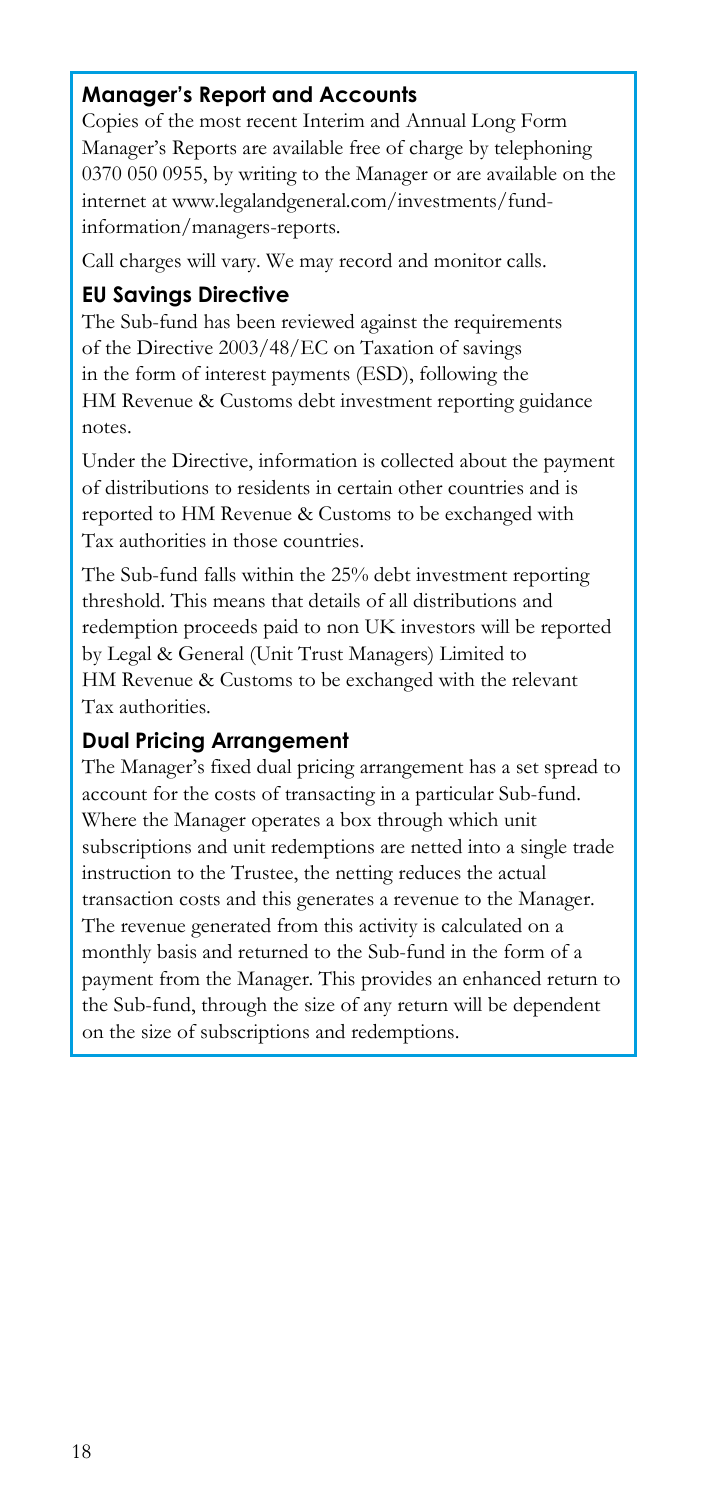# **Minimum Investment Amounts**

The minimum initial lump sum investment amounts for each class are as follows:

| R-Class | $\angle 100$                      |
|---------|-----------------------------------|
| I-Class | f1,000,000                        |
| C-Class | $\text{\textsterling}100,000,000$ |
| L-Class | $\sqrt{.500,000}$                 |

In addition, monthly contributions can be made into the R-Class with a minimum amount of  $\text{\emph{f}}20$  per month.

C-Class units are only available to distributers who actively market and distribute such units (or whom the Manager believes intend to do so) and to whom the Manager has confirmed by letter that they meet the criteria for investment in such units.

L-Class is not available to customers and is intended only for investment by Legal & General group of companies.

# **Other Information**

The information in this report is designed to enable unitholders to understand how the Sub-fund has performed during the year under review and how it is invested at the year end. Further information on the activities and performance of the Sub-fund can be obtained by telephoning 0370 050 0955 or by writing to the Manager.

Call charges will vary. We may record and monitor calls.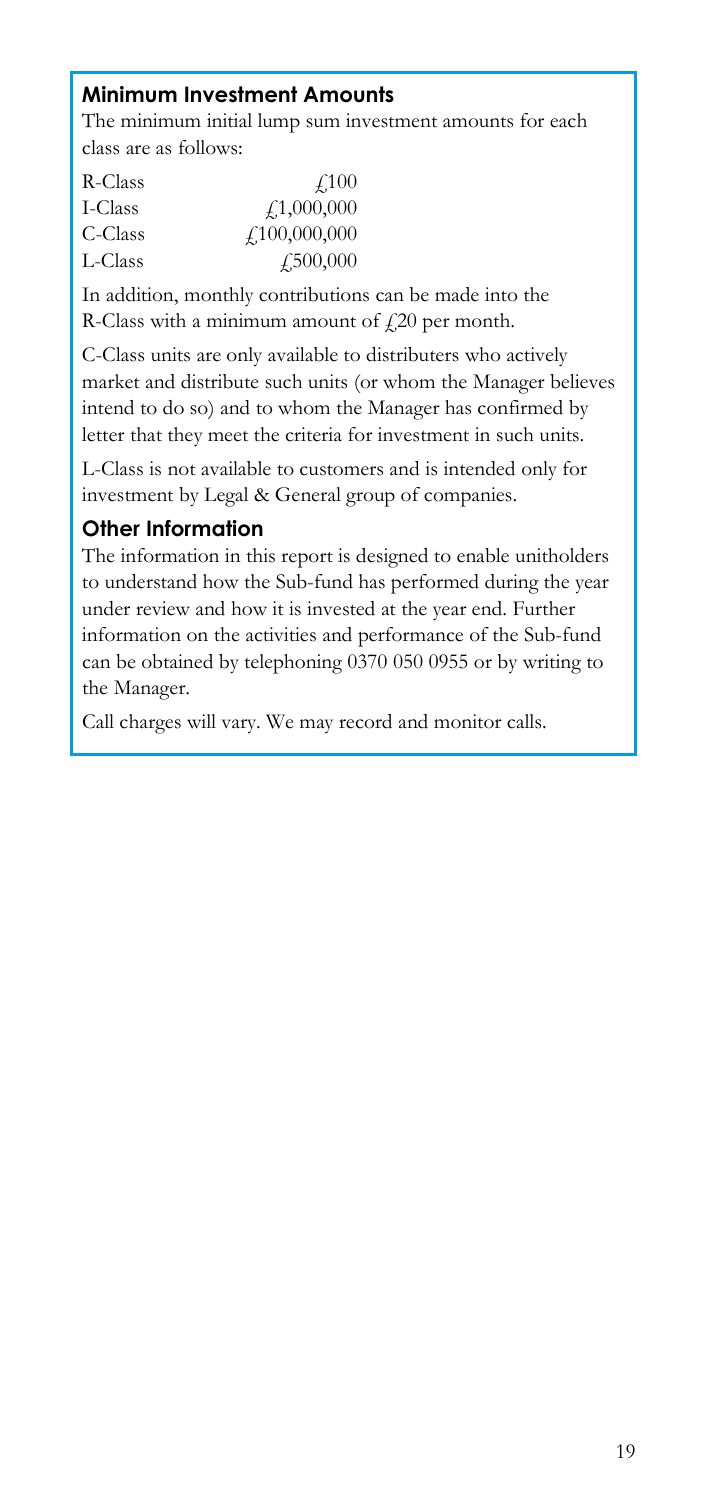### **Significant Change**

# **Change in Fund Management Fee (FMF)**

With effect from 1 June 2018, the FMF for R-Class was reduced from 0.76% to 0.70%

### **Change of Auditor**

With effect from 28 April 2018, PricewaterhouseCoopers LLP ceased to be Independent Auditors of the Sub-fund and KPMG LLP have been appointed. The change of Auditor has no impact on the way the Sub-fund is operated.

# **General Data Protection Regulation (GDPR)**

Legal & General takes your privacy very seriously. Under data protection legislation, we have classified ourselves as a 'data controller'. This means that we are subject to certain obligations relating to how we process personal data. These obligations include, without limitation, providing individuals with certain information regarding how we process their personal data.

We will use the personal data you have provided to us in connection with an investment in units of Legal & General Multi-Index Income 6 Fund, including your name, age, contact details, bank account details, transactions and the invested amount, and any information regarding the dealing in units in accordance with all applicable data protection laws and our Privacy Policy which is available from 25 May 2018 at www.lgim.com/UTMprivacy (or available upon request). Our Privacy Policy sets out, amongst other things, the purpose or purposes for which your personal data is collected and intended to be processed and also contains any other information prescribed by data protection legislation.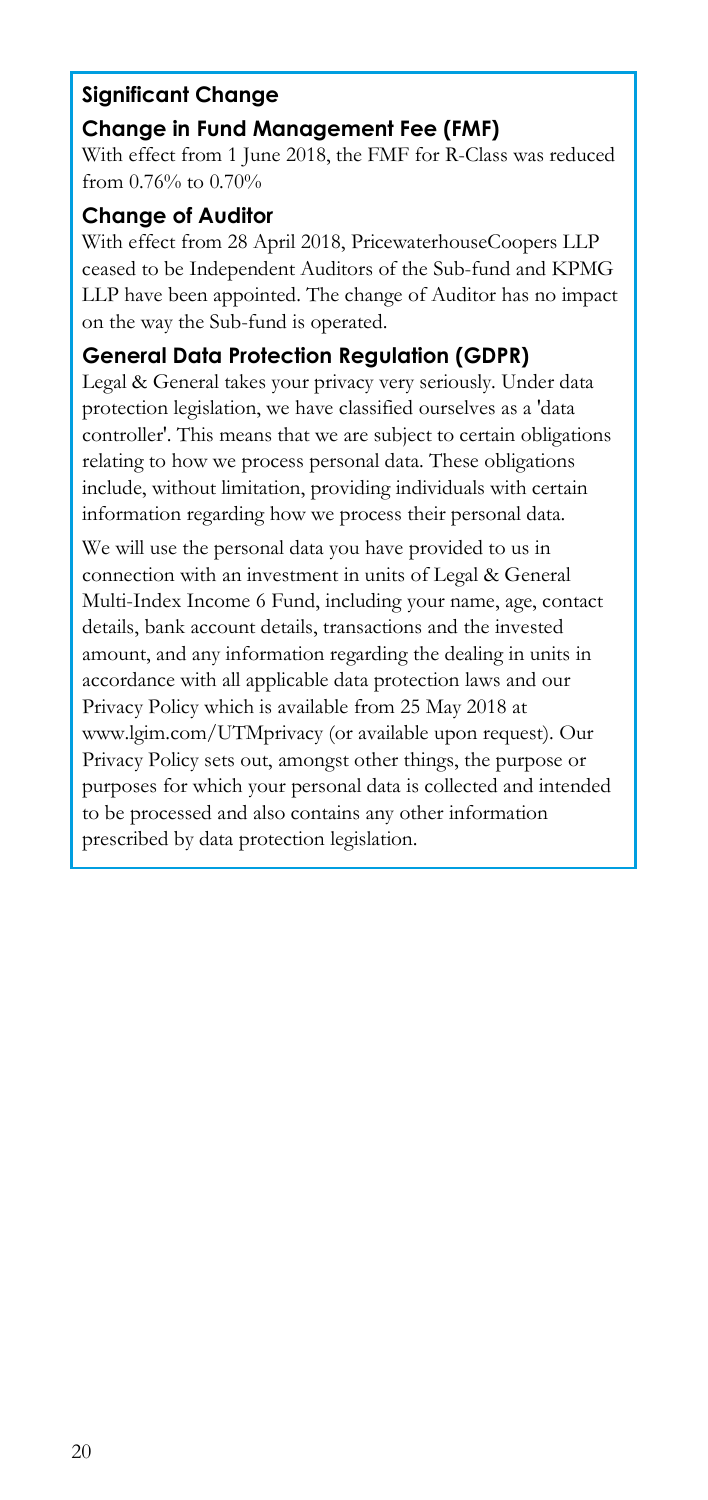# **Authorised Fund Manager**

Legal & General (Unit Trust Managers) Limited Registered in England and Wales No. 01009418 Registered office: One Coleman Street, London EC2R 5AA Telephone: 0370 050 3350 Authorised and regulated by the Financial Conduct Authority Call charges will vary. We may record and monitor calls.

# **Trustee**

Northern Trust Global Services PLC 50 Bank Street, Canary Wharf, London E14 5NT Authorised by the Prudential Regulation Authority and regulated by the Financial Conduct Authority and the Prudential Regulation Authority

# **Independent Auditors**

KPMG LLP 15 Canada Square, London E14 5GL